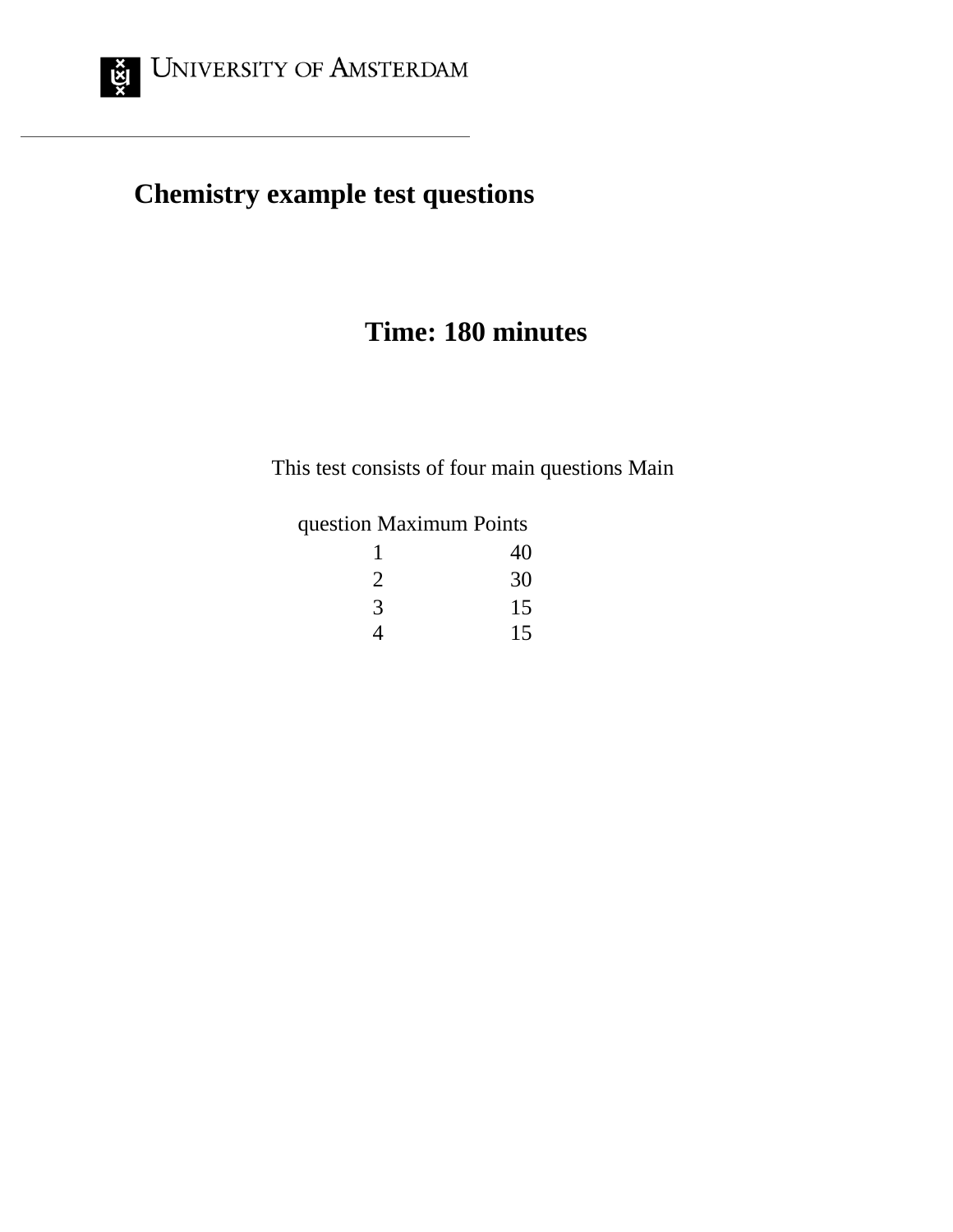### 1 Twenty multiple choice questions (2 points for each correct answer)

1) After complete oxidation of compounds I and II, the final type of functional groups are



- 2) The formula of an ionic material that contains only the elements magnesiumand phosphorus would most likely be
	- (a) MgP
	- (b)  $Mg_2P_3$
	- (c)  $Mg_3P_2$
	- (d)  $Mg_4P_3$

3) The compound  $CaCO<sub>3</sub>$  (chalk) contains

- (a) No ionic bonds
- (b) No covalent bonds
- (c) Both ionic and covalent bonds
- (d) Only ionic bonds
- 4) Which of the four particles is not a radical
	- (a) NO
	- (b) NO<sup>2</sup>
	- (c)  $ClO<sub>2</sub>$
	- (d)  $CIO<sub>2</sub>$ <sup>-</sup>
- 5) The amount of equivalent resonance structures that is needed to describe theLewis structure of HClO<sub>4</sub>equals
	- (a) One
	- (b) Two
	- (c) Three
	- (d) Four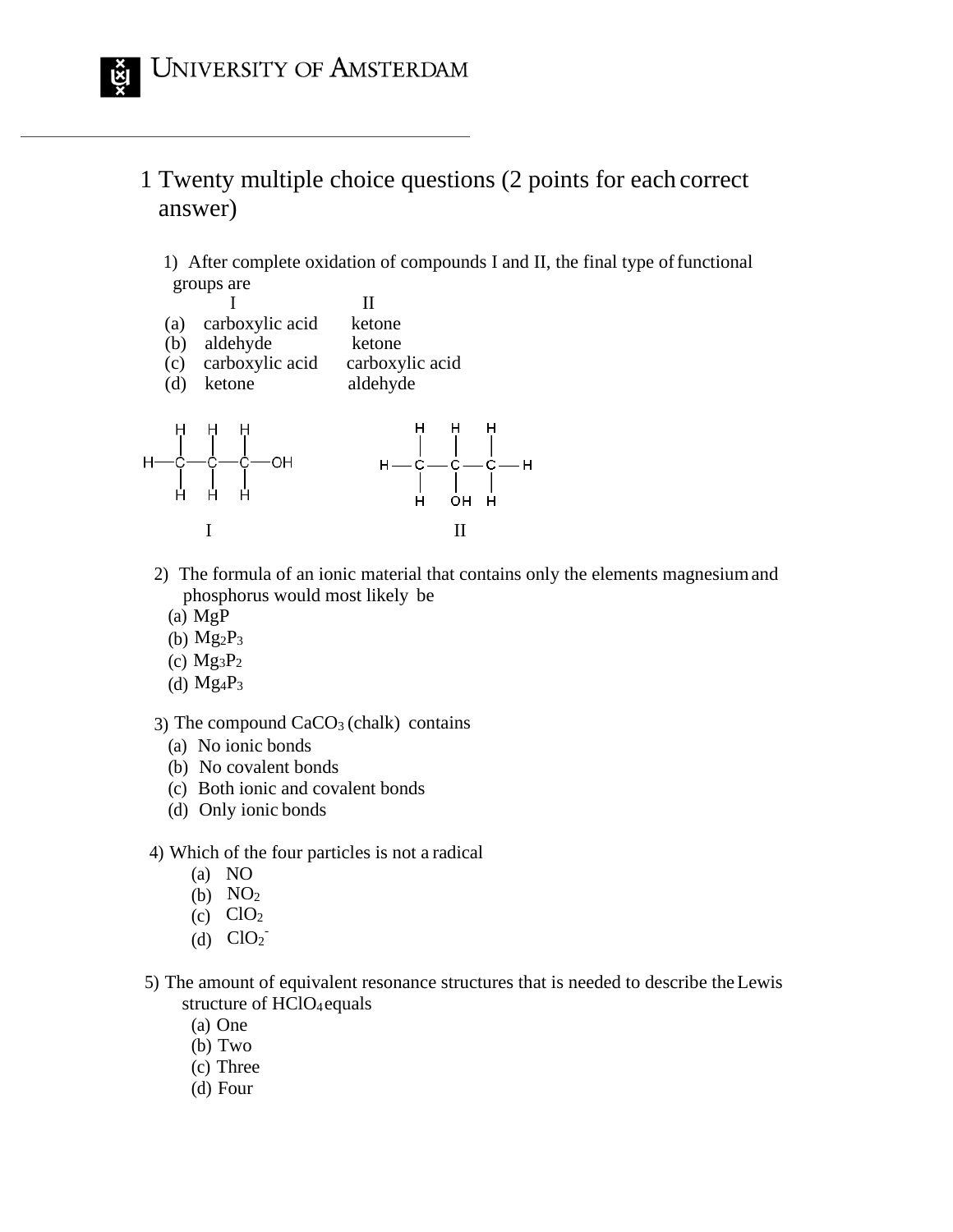

- 6) The isotope  $79$ Se<sup>2-</sup> contains
	- (a) 45 protons, 34 neutrons and 32 electrons
	- (b) 45 protons, 34 neutrons and 36 electrons
	- (c) 34 protons, 45 neutrons and 36 electrons
	- (d) 34 protons, 45 neutrons and 32 electrons
- 7) The bond between the two carbon atoms in the particle  $C_2H_2$  consists of
	- (a) 1 σ bond
	- (b)  $1\sigma$  bond and  $1\pi$  bond
	- (c) 1σ bond and 2 π bonds
	- (d)  $1\sigma$  bond and  $3\pi$  bonds
- 8) Which compound has the highest ionic bond character
	- (a) LiF
	- (b) KF
	- (c) NaBr
	- (d) LiBr
- 9) The type of copper cations in the blue-colored pigment azurite  $Cu<sub>3</sub>(CO<sub>3</sub>)<sub>2</sub>(OH)<sub>2</sub>$  are:
	- (a) both  $Cu^+$  and  $Cu^{2+}$ , but more  $Cu^+$
	- (b) both  $Cu^+$  and  $Cu^{2+}$ , but more  $Cu^{2+}$
	- (c) only  $Cu<sup>+</sup>$
	- (d) only  $Cu^{2+}$

10) One of the following molecules is non-polar (apolar), which one:

- $(a)$   $O_3$
- $(b)$  SO<sub>3</sub>
- $(c)$  NH<sub>3</sub>
- (d)  $CH_2Cl_2$

11) The amount of valence electrons of the ion  $Co<sup>3+</sup>$  equals

- (a) 6
- (b) 7
- (c) 8
- (d) 9
- 12) The intermolecular interactions present in liquid ammonia (NH3) consist of:
	- (a) London (dispersion) forces
	- (b) London (dispersion) forces and dipole-dipole interactions
	- (c) Dipole-dipole interactions and hydrogen bonds
	- (d) London (dispersion) forces, dipole-dipole interactions and hydrogen bonds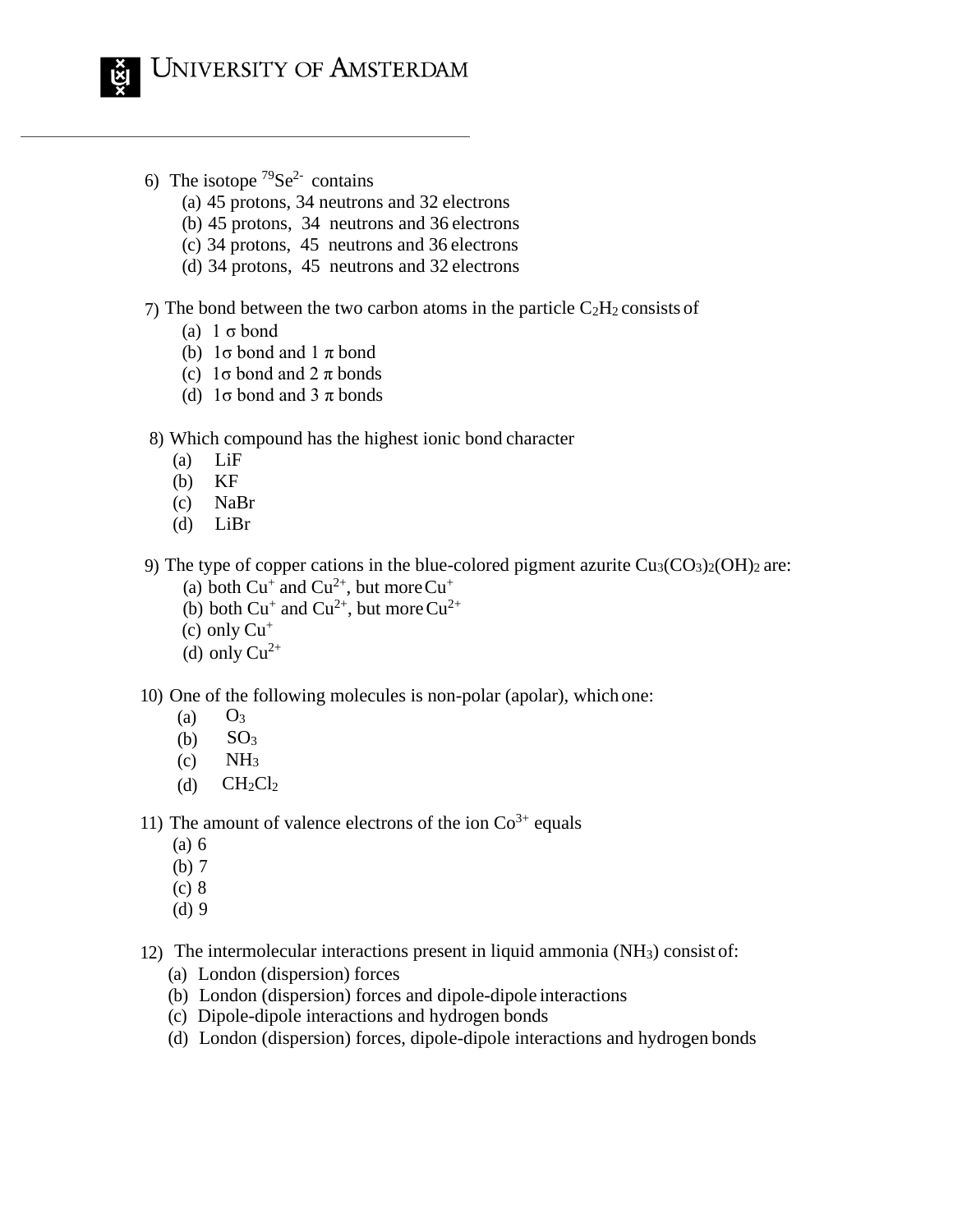13) The molecular shape at the carbon atoms numbered (in blue) 1 and 3 as shown below is as follows



14) The amount of lone pairs needed to complete the Lewis structure of the compound shown below equals



15) If the compound shown below is hydrolyzed, the products are



- (a) a carboxylic acid and an amine
- (b) an alcohol and an ether
- (c) a carboxylic acid and an amide
- (d) an amine and a ketone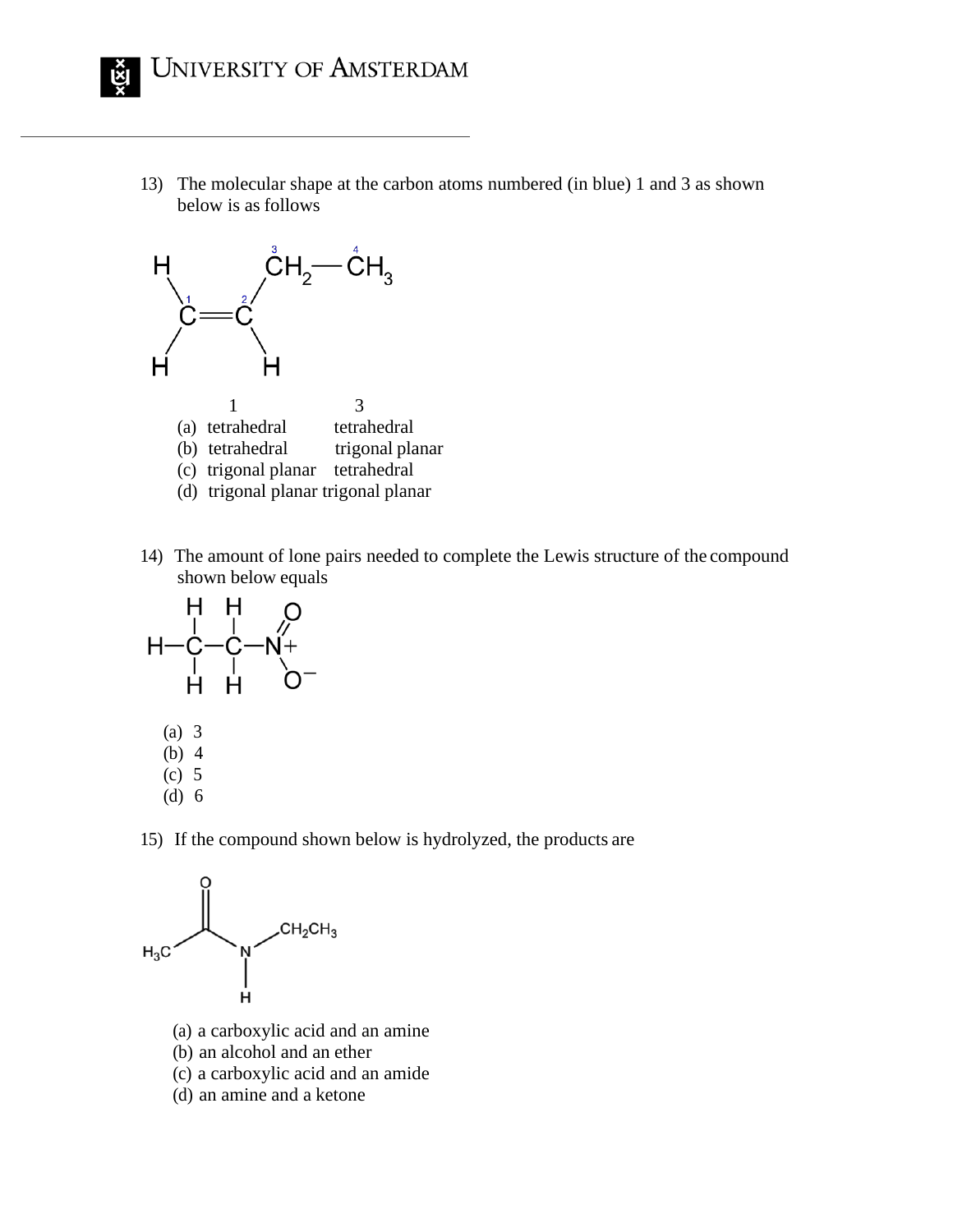

- 16) Which of the following statements is correct? If a base is added to a solution then (a) the [OH- ] decreases
	- (b) the  $[H_3O^+]$  increases
	-
	- (c) the pH increases (d) the pH decreases
- 17) If two solutions are made, solution I by dissolving some NH4Cl in waterand solution II by dissolving some NaCl in water, it can be statedthat:
	- (a) Solution I is acidic and solution II isneutral
	- (b) Solution I is neutral and solution II isacidic
	- (c) Both solutions I and II are neutral
	- (d) Both solutions I and II are acidic

18) The pOH of a 0.0015 M HCl solution is in the interval

- (a) 2-3
- (b) 3-4
- (c) 11-12
- (d) 12-13
- 19) Which functional group is not present in either of the compounds I, II and III



- (a) An alcohol
- (b) A carboxylic acid
- (c) An ester
- (d) A ketone
- 20) Rank the following four bases from left to right according to increasing basicity (= alkalinity)

Aniline (pK<sub>b</sub> = 9.37), hydrazine (pK<sub>b</sub> = 5.77), methylamine (K<sub>b</sub> = 3.6x10<sup>-4</sup>) ammonia ( $\bar{K}_b = 1.8 \times 10^{-5}$ )

- (a) aniline, hydrazine, ammonia,methylamine
- (b) hydrazine, aniline, ammonia, methylamine
- (c) methylamine, ammonia, hydrazine, aniline
- (d) aniline, hydrazine,methylamine, ammonia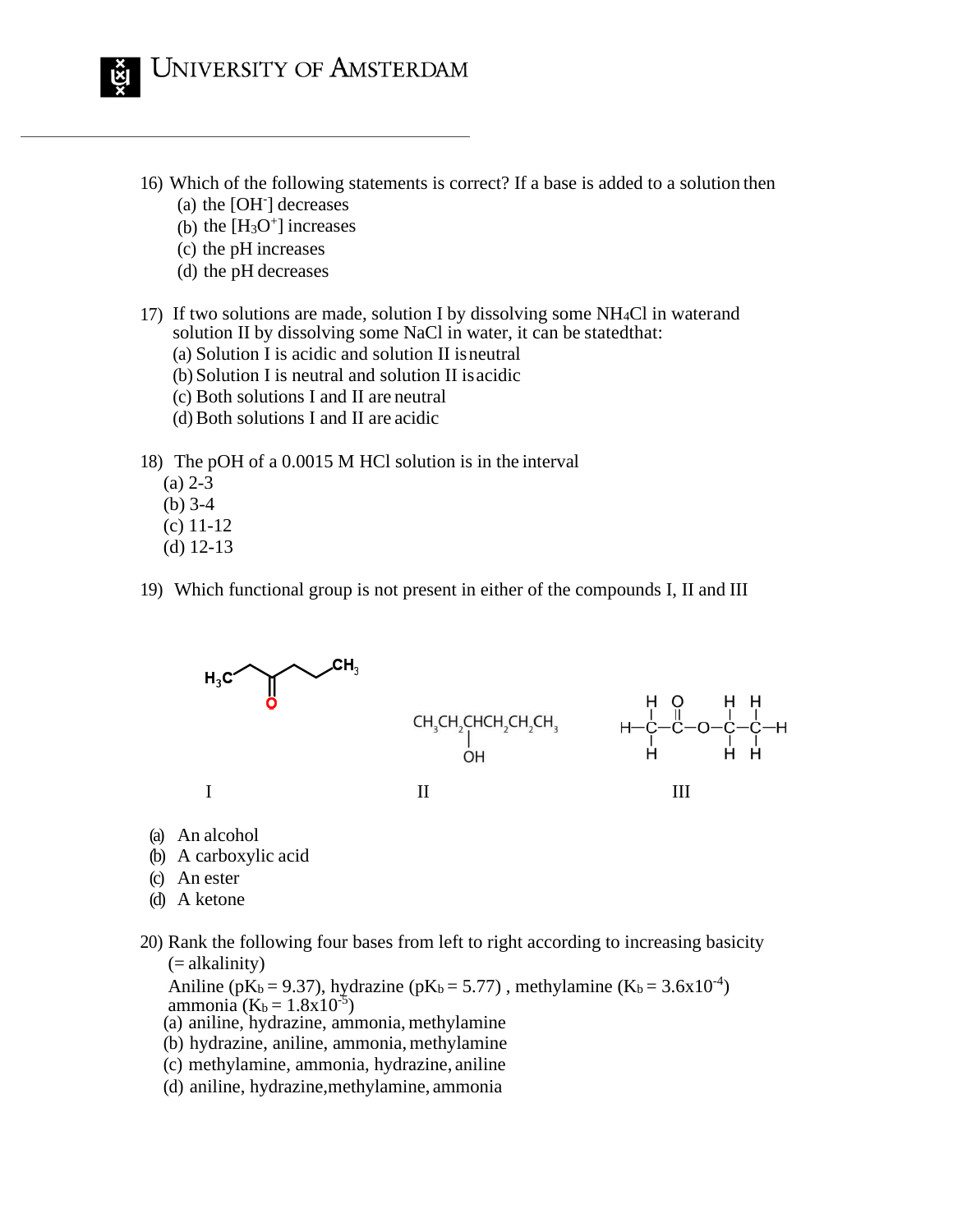**2.** Paper is nearly pure cellulose. Cellulose consists of long chains of glucoseunits



Cellulose. The 'n' denotes repetition of the glucose unit

a) (3points) Which functional group(s) are present in cellulose.

The use of oxidizing agents (e.g. bleaches) on paper in combination with water (humid conditions) can result in acidic conditions in paper. b) (6 points) Explain why these acidic conditions can occur.

Also wood consists for a large part of cellulose. Polyvinyl acetate (= PVA or PVAc) is frequently used as an adhesive for wood.



Polyvinyl acetate. The 'n' denotes repetition of the vinyl acetate unit

- c) (3 points) Which type of functional group is present in polyvinyl acetate.
- d) (6 points) Explain on which principle the binding between polyvinyl acetate and cellulose is expected to be based.

PVAc should not be used as adhesive on wood if the humidity level is continuously high.

- e) (6 points) Explain what may happen under these conditions.
- f) (6 points) Give an explanation for the observation that PVAc works less well as adhesive on polymers like polyethylene and polypropylene.



Polyethylene Polypropylene of the ethylene unit of the propyleneunit

 $\begin{array}{c}\n\begin{array}{c}\nCH_3 \\
CH-CH-CH_2\n\end{array}\n\end{array}$ 

The 'n' denotes repetition The 'n' denotes repetition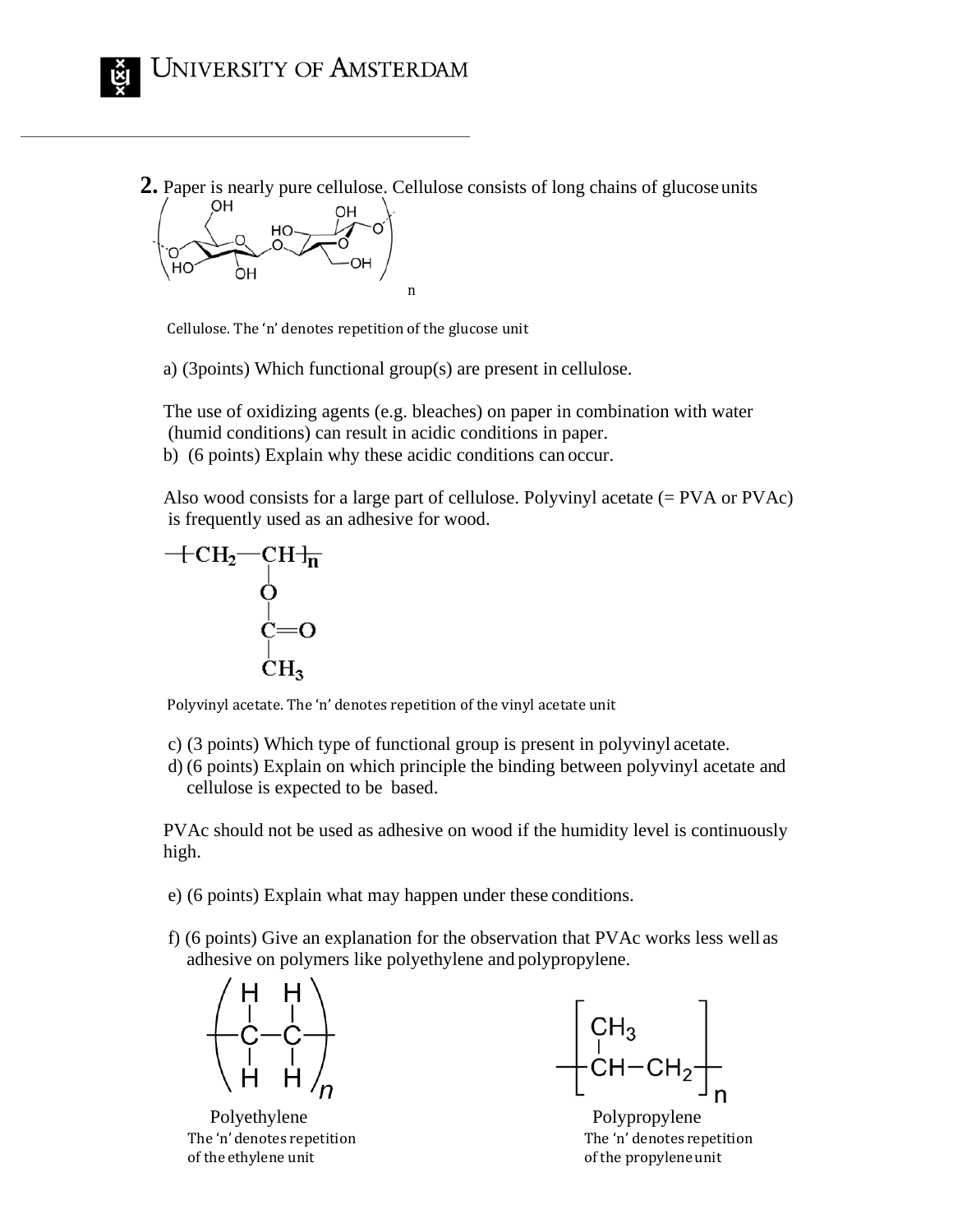

**3.** a) (8 points) Order the four compounds butyl acetate, isopropyl acetate, hexane and butanoic acid according to increasing boiling point and give an explanation for this order.



- b) (7 points) Explain which of the compounds isopropyl acetate, butyl acetate, butanoic acid and hexane will mix the best with water, and which one the worst.
- **4.** Below the basicity constants of the weak bases aniline and

ammonia (NH<sub>3</sub>) are listed base  $K_b$ Aniline  $4.3 \times 10^{-10}$ Ammonia  $1.8x10^{-5}$ 



- a) (5 points) Explain whether ammonia (NH3) is less basic or more basic than aniline and give an explanation for this difference in basicity.
- b) (5 points) Explain whether the compound  $NH<sub>2</sub>Cl$  is expected to be more basic or less basic than NH3.
- c) (5 points) Calculate the pK<sub>a</sub> value of NH<sub>4</sub><sup>+</sup>, the conjugated acid ofammonia.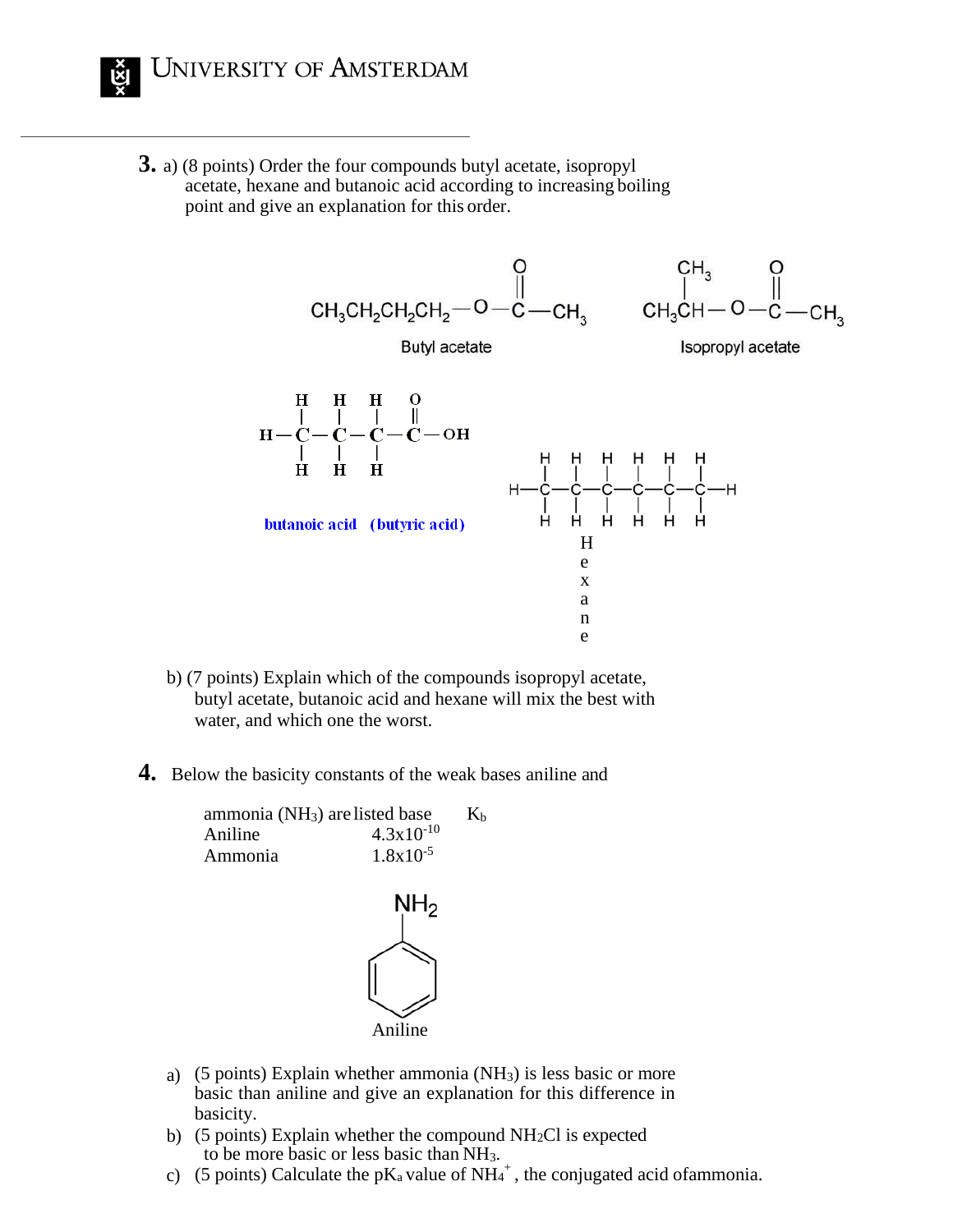

**On the next pages you will find the answers…**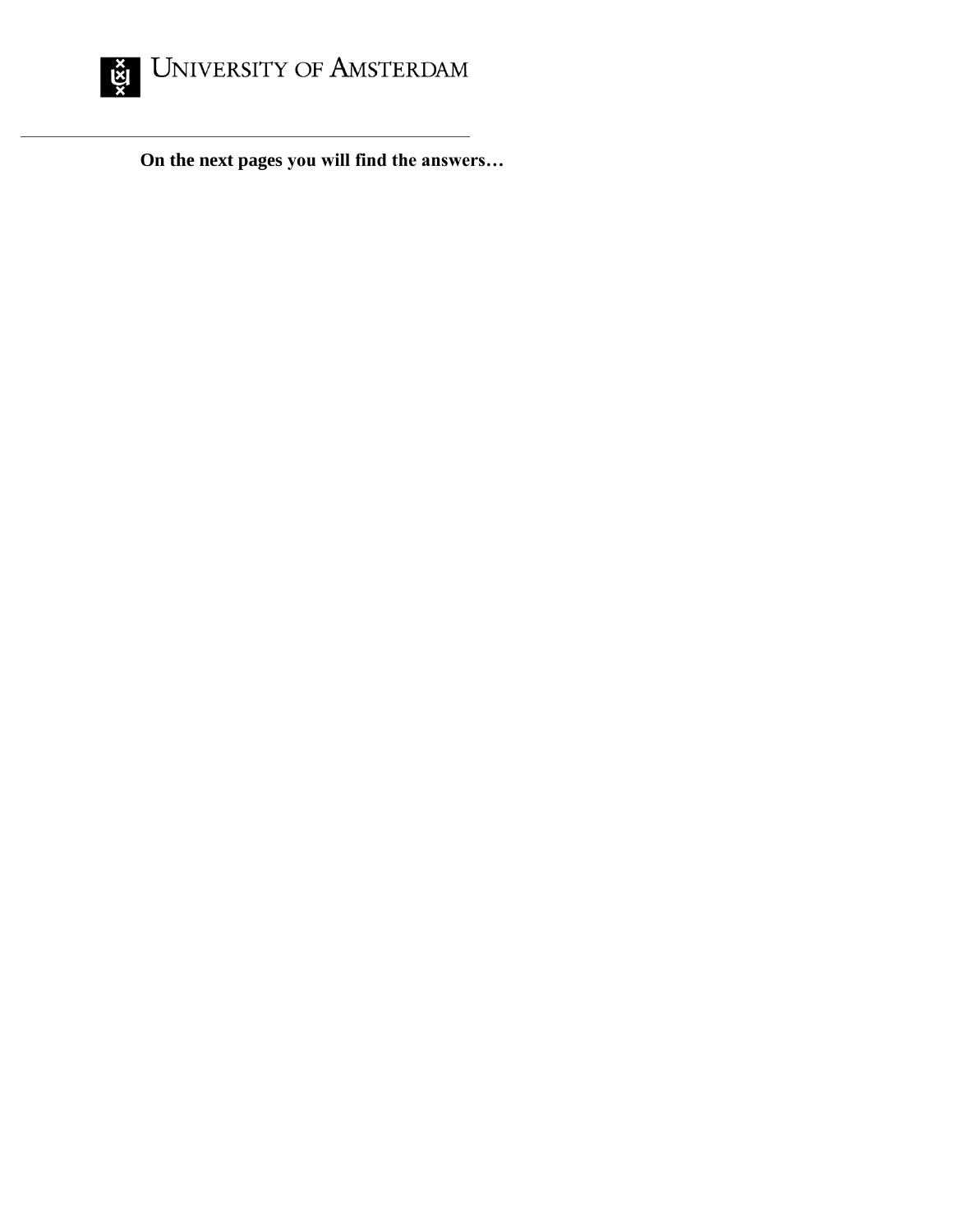

#### **Answers Chemistry practice test**

1 1A 2C 3C 4D 5A 6C 7C 8B 9D 10B 11A 12D 13C 14C 15A 16C 17A 18C 19B 20C

- 2 a) (primary and secondary) alcohols and ethers Hemiacetal is also correct
	- b) Primary alcohols can be oxidized to aldehydes, and aldehydes to carboxylic acids. The latter behave as weak acids in water
	- c) Ester
	- d) Dipole-dipole interactions and hydrogen bonds between the OH groups in cellulose and the esters in PVAc
	- e) The esters are hydrolyzed into alcohols and acetic acid. The latter is a carboxylic acid, so (in water) a weak acid (see question 2b) and the released acidic  $H<sub>3</sub>O<sup>+</sup>$  can disturb the hydrogen bonds (see question 2d) so the adhesion decreases.
	- f) No dipole-dipole interactions and hydrogen bonds possible between the OH groups in cellulose and both polyethylene and polypropylene, only London (dispersion) forces so the adhesion will be worse compared to PVAc
- $3 a)$  LF = London (dispersion) forces, DP = Dipole-dipole interactions,  $HB = hydrogen bonds$

The order is : hexane, isopropyl acetate, butyl acetate, butanoic acid Hexane only has LF so the lowest boiling point. Butanoic acid has the highest boiling point. In addition to the LF and DP (approximately similar to those in isopropyl acetate and butyl acetate), butanoic acid forms HB, and these HB are extra strong (dimers). Butyl acetate has a higher boiling point than isopropyl acetate. The LF in butyl acetate are stronger than in isopropyl acetate. Butyl acetate has more (eight) non-H atoms than isopropyl acetate (seven non-H) and the left-hand side of butyl acetate has a less spherical shape (so a larger contact area, thus stronger LF) than isopropyl acetate.

- b) Compounds that have similar intermolecular interactions mix the best. Water has (small) LF, DP and HB. Hexane lacks DP and HB so will mix the worst, butanoic acid has LF, DP and HB, so is expected to mix the best with water
- 4 a) The  $K_b$  value of ammonia is larger than the  $K_b$  of aniline so ammonia is the stronger base. In ammonia the lone pair is localized at the N, so completely available to bind a  $H^+$ . In aniline, however, the lone pair is delocalized, so it less available to bind a  $H^+$ .